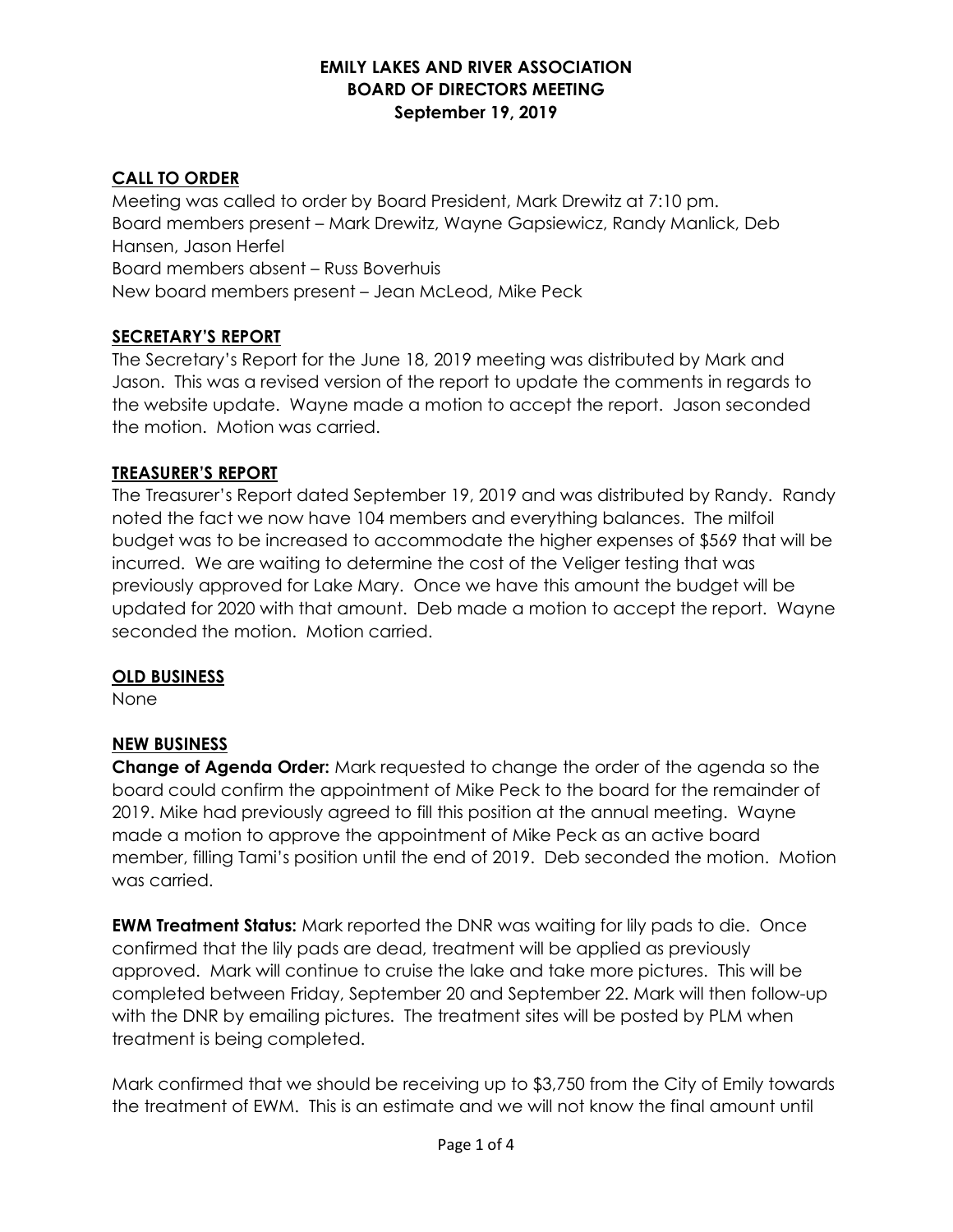the city deducts all of the attorney's fees from the process of completing the joint powers agreements with the City of Emily and the townships. Mark did confirm to the City of Emily via email that we would be using the total amount of the funds approved in 2019 for the EWM treatment on both Lake Email and Lake Mary. PLM will directly bill the City of Emily for the final amount once treatment is completed. The City of Emily will pay them directly. This is the only way to access the approved funds as the City of Emily cannot pay the association. Crow Wing County can either be billed directly or they will reimburse the association if we pay for the treatment.

In 2020, the \$5,000 amount will be adjusted downward once the City of Emily determines the costs incurred by the city for hours spent by the City Clerk on processing documents and communication for the agreements between the City of Emily and the townships.

Deb reported that she contacted and reviewed the services provided by Limnopro. They replied to Deb with a quote for services for both the survey and treatment. They did offer to speak to the association. They were slow to follow-up. They do either point intercept or meandering plant surveys. The first review of the quote would not be favorable for the association as far as treatment. The survey portion of the quote could be viable as it is lower than we are currently paying. More follow-up is needed on Limnopro and Deb was going to reach out. A comment was made to reach out to Ron Duy of Nisswa who did the surveys previously and get a quote from him. It was also mentioned that we could do our own surveys and that thought was discussed and dismissed.

# Election of 2019 Officers:

President: Mark was nominated by Jason. Deb seconded the nomination. Motion carried. Mark noted this will be his 8th year on the board the last year he will serve as President. He would like the board member that assumes the President position next year, have a full year of his support to ease the transition and make the second year in that position less stressful.

Vice President: Deb was nominated by Jason. Wayne seconded the nomination. Motion carried.

Secretary: Mark let us know that Russ was interested in continuing in this position. Wayne nominated Russ. Deb seconded the nomination. Motion carried.

Treasurer: Randy let us know he would like to continue in his position. Wayne nominated Randy. Deb seconded the nomination. Motion carried.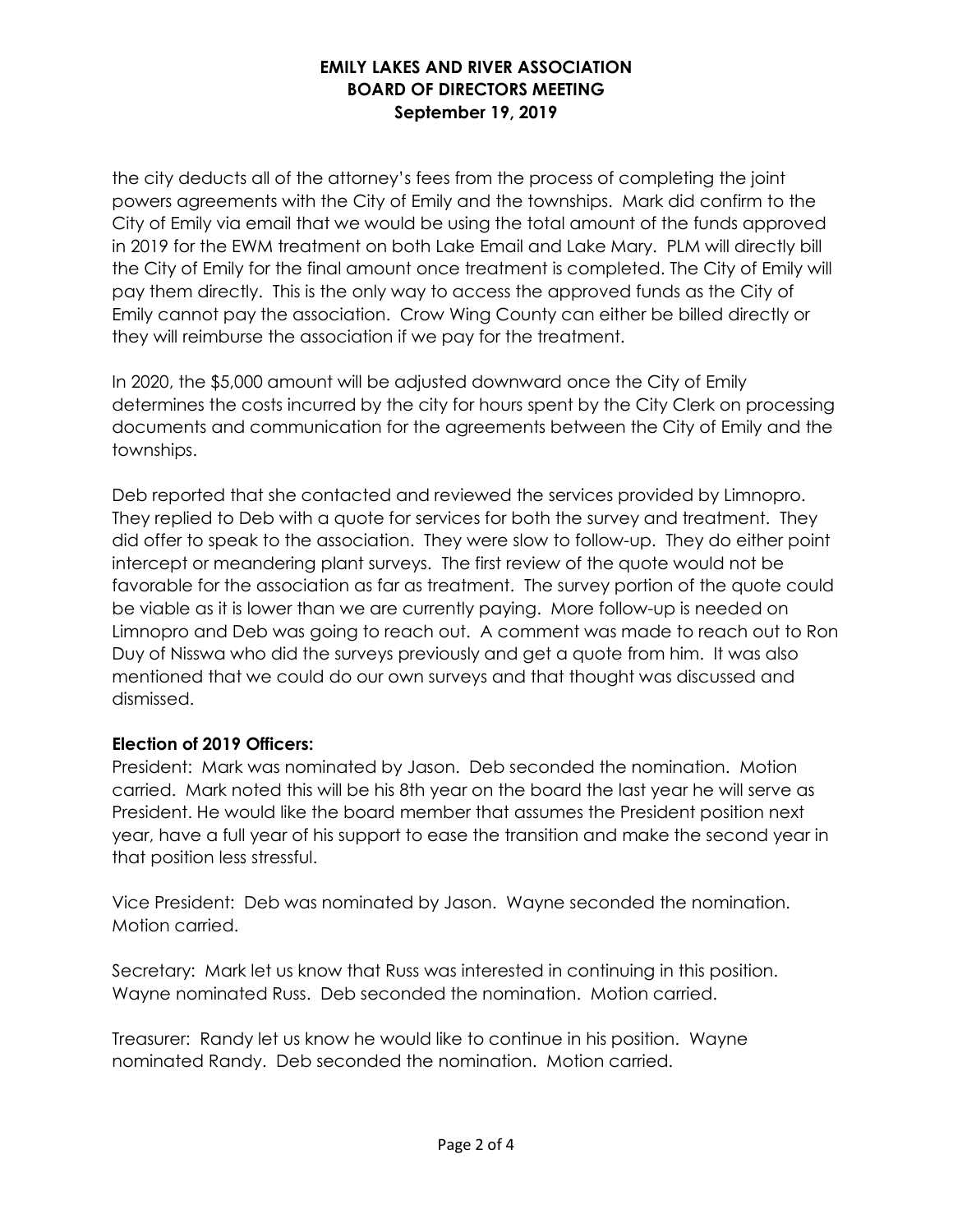Banking & Mail Responsibilities: Randy will remain as the main banking representative for the coming year. Deb will need to be added as the second approved representative to our bank accounts. Wayne made a motion for Deb to be the approved person with access for association banking. Jason seconded the motion. Motion carried. Post Office will remain with Randy and Russ.

Website Redesign: Mark has completed the website redesign and it has been refreshed. He will complete the updating of email addresses to add Jean and Mike to the list.

Mark did request that all board members go to EmilyLakes.org to review the new refreshed website. He did ask for any comments or feedback of anything that we would like to add. Mark recommended that he add a calendar to the website for important upcoming events that are pertinent to the association or to life on our around the lakes and river and surrounding communities.

January 2020 Board Meeting Conference Call: The January call will be on Thursday January 9, 2020 at 7:00pm. Discussion points to include Grants, Welcome New Board Members and to set the April Meeting date. Jason has volunteered to host the April meeting at 22512 South Shore Drive on Lake Mary.

Winter Newsletter Articles: Reminder that dues paid are for that calendar year -January through December. Dues paid in 2019 are good through December 31, 2019. Newsletters in 2020 will be in early February (winter edition) and mid-June (summer edition).

Follow-up and Action Items from Annual Meeting: Committee Position: We needed to find a new volunteer for the monthly water quality testing – May through September. Randy Manlick volunteered to cover the monthly testing and sampling. Randy will need training.

No Fish Stocking in 2019: This is our year off as normally scheduled.

Updating of Constitution and By Laws: An update is needed due to the proxy vote that was approved at the Annual Meeting on August 17, 2019. Mark will handle the update of these documents for the association.

New Committee: A Social Committee was discussed to get a social gathering together for Lake Association Members to connect, meet and get to know each other. After some discussion an idea to have a gathering either at the park in Emily or another location. A date that sounded good was during the Spring Fling weekend in May. Possible Wienie Roast, Coffee with Board or Ice Cream Social. Jason and Russ are the newly appointed members to this new committee.